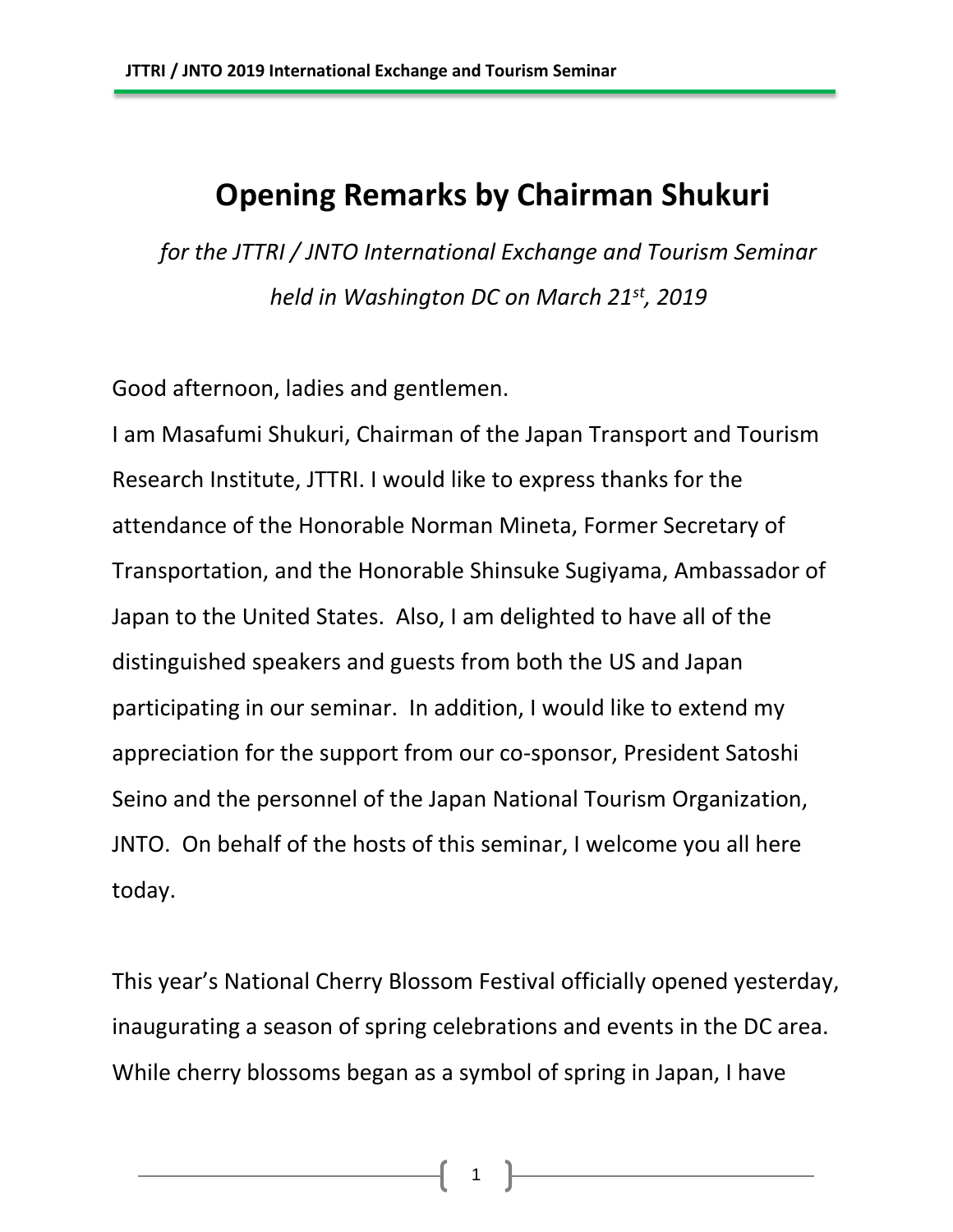heard that they are now loved by Americans in Washington D.C. and across the United States. At this commemorative moment of the cherry blossom season, we hold this seminar as an opportunity to discuss, from various perspectives, the future of international exchange and tourism between the US and Japan.

More than 100 years ago, Japan gifted the original cherry trees to Washington, and in exchange Japan received America's iconic dogwood trees, which people across Japan still cherish to this day. Just like these trees traveled across the Pacific Ocean, it would be my lifelong dream for exchanges to expand and the friendship to continue blossoming between our two countries.

The strong relationship between the US and Japan has continuously grown. About 8 years ago, in the aftermath of the Great East Japan Earthquake of March 11, 2011, the United States military and the Japan Self-Defense Forces successfully worked together on "Operation Tomodachi" to provide immediate humanitarian relief to the Tohoku region. Built upon these foundations of cooperation and the spirit of friendship, the United States Embassy in Tokyo, under the leadership of Ambassador John V. Roos, and the U.S.-Japan Council led the launch of the "Tomodachi Initiative". To this day, many Japanese people are

2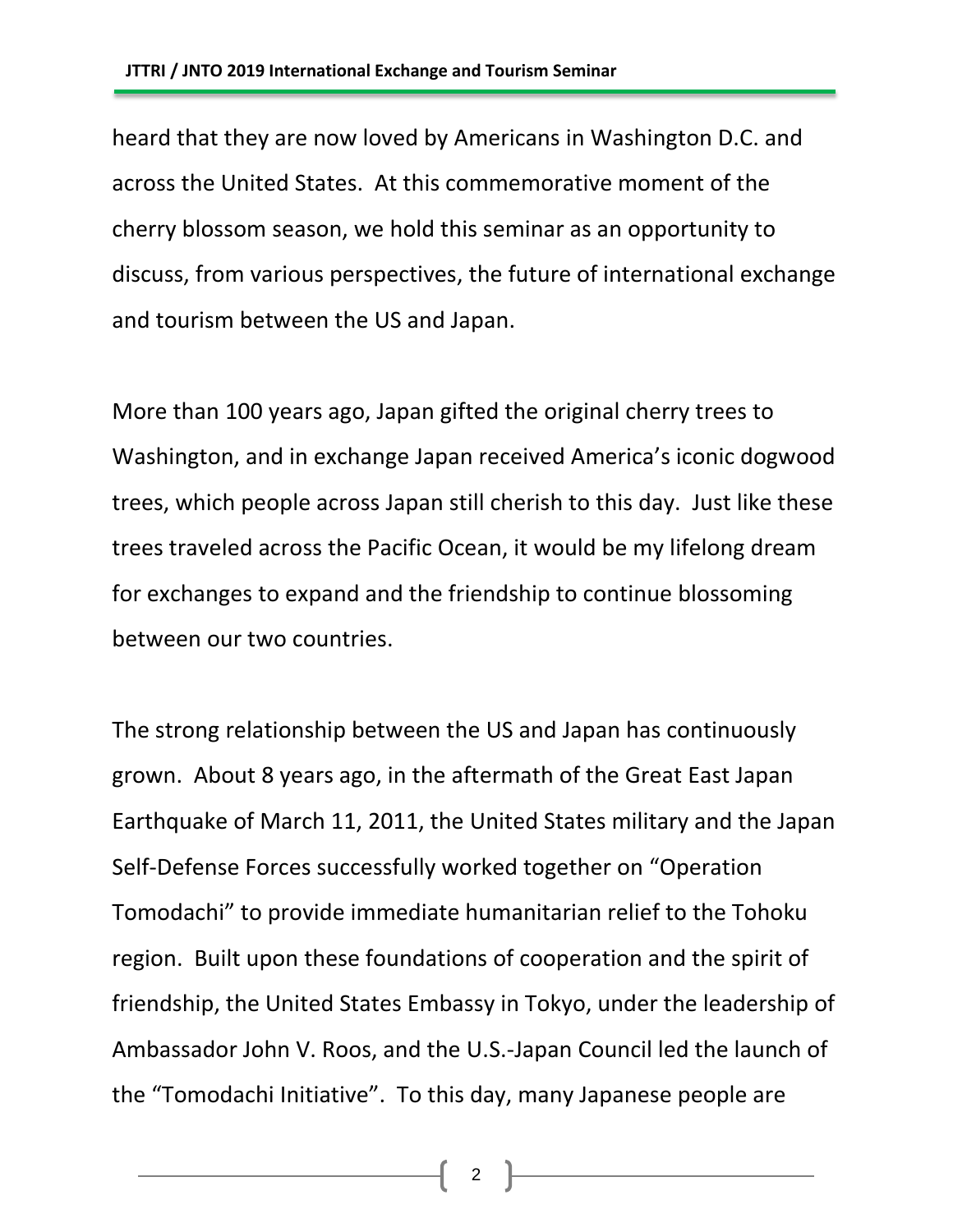extremely grateful for this initiative.

Another initiative encouraging the US-Japan Friendship is "Japan 2019," hosted by the Japan Foundation, in close collaboration with the Embassy of Japan in the U.S. This program aims to broaden understanding of and interest in Japanese culture in the United States, and features a series of events including "The Life of Animals in Japanese Art" at the National Gallery of Art in Washington, D.C. from May to July.

The US-Japan relationship is one of the most intimate relationships in the world, and has continuously deepened over time thanks to numerous initiatives such as these.

Even in the era with the spread of "I o T (Internet of Things)", peopleto-people exchanges and face-to-face communications play a great role in international relations as well as human relations. It remains unchanged that the people's diplomacy is given equal weight as government diplomacy. Comings and goings of people between the US and Japan, which now exceeds 5 million per year, has become the concrete pillar of exchange between the two countries.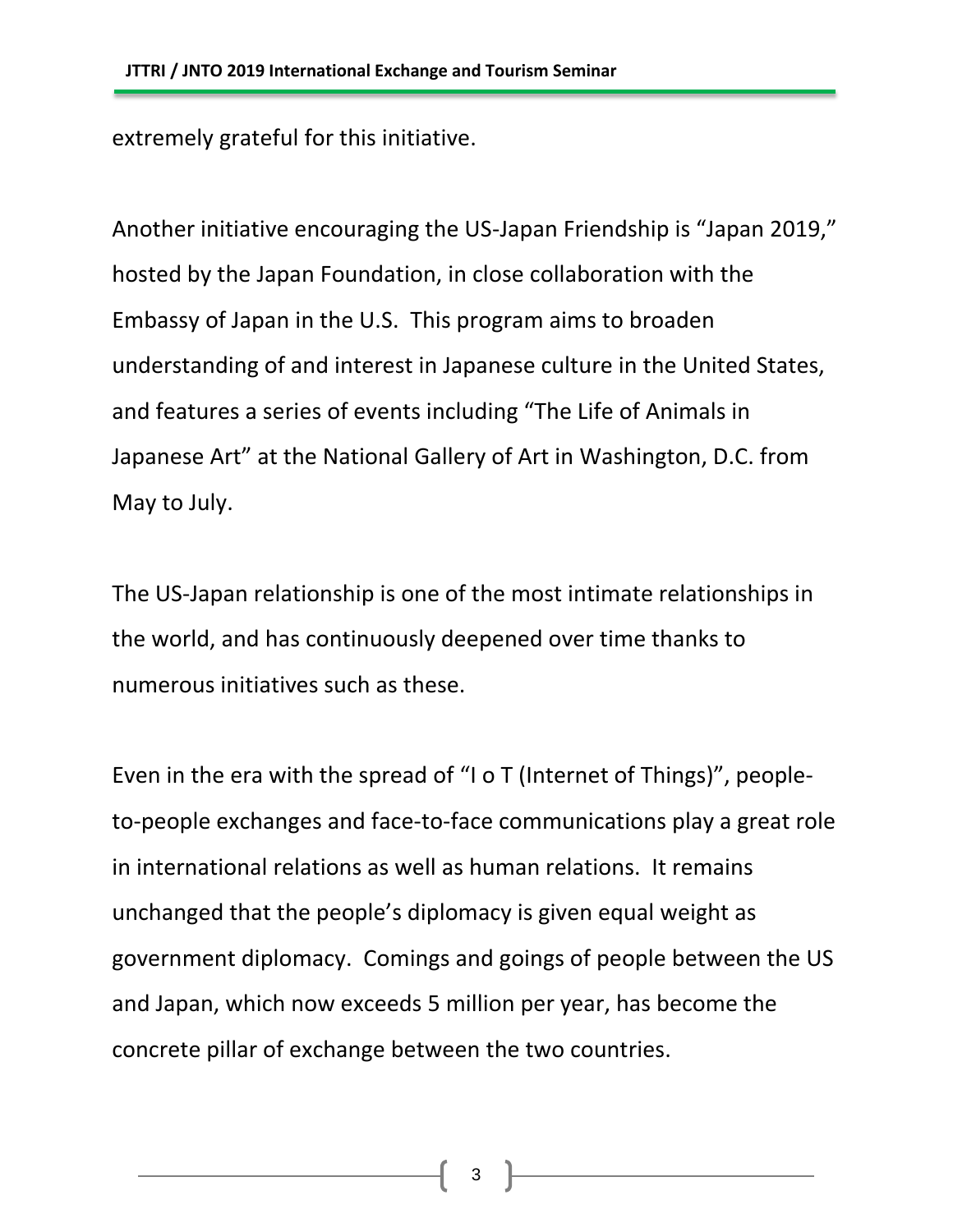The United Nations / World Tourism Organization (UNWTO) asserts that tourism can play a key role as a catalyst for world peace and development. In this sense, international exchange and international tourism serve the same function. International tourism may be said to be the beginning and a part of international exchange.

With awareness of these issues, we have prepared today's seminar, "The Future of the US-Japan Friendship: How International Exchange and Tourism are Changing Perspectives," which I will introduce briefly.

During the first part of today's seminar, Former Secretary of Transportation Mineta and JNTO President Seino will give keynote speeches. Secretary Mineta's career has included extensive experience in public services including being Secretary of the U.S. Department of Transportation, and Secretary of Commerce, as well as various executive positions such as Honorary Chairman of the Board of Trustees for the Japan-America Society of Washington DC.

After the speeches, a panel of experts from the US and Japan will continue the discussion of how international exchange and tourism are changing perspectives of the U.S. - Japan Friendship, and we have invited them to express their thoughts on the current situation and issues of exchange between the US and Japan.